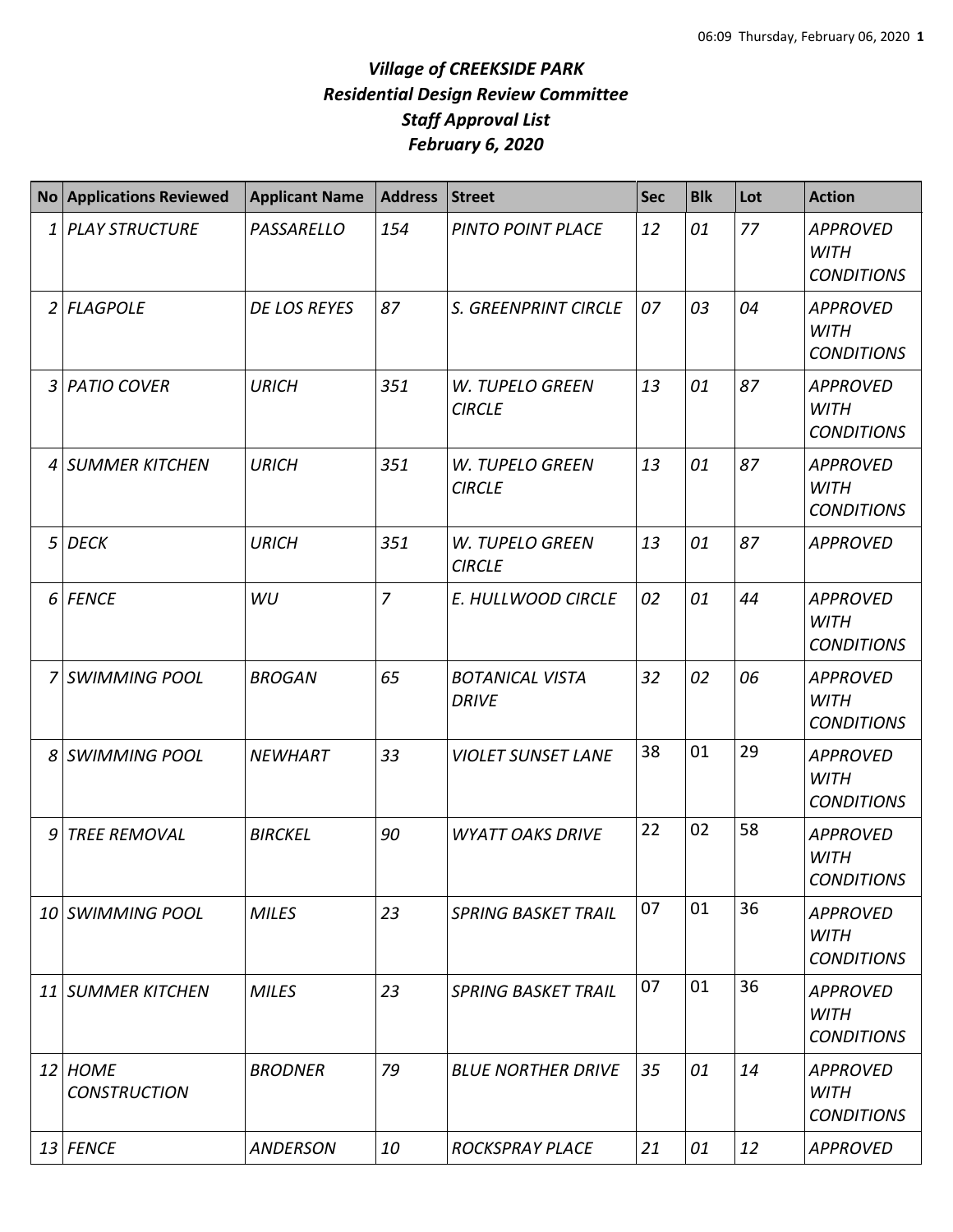| No <sub>1</sub> | <b>Applications Reviewed</b> | <b>Applicant Name</b>                     | <b>Address</b> | <b>Street</b>                           | <b>Sec</b> | <b>Blk</b> | Lot | <b>Action</b>                                       |
|-----------------|------------------------------|-------------------------------------------|----------------|-----------------------------------------|------------|------------|-----|-----------------------------------------------------|
| 14              | <b>YARD STRUCTURE</b>        | <b>SANCHEZ</b>                            | 14             | <b>SHILOH BEND COURT</b>                | 14         | 05         | 09  | <b>APPROVED</b><br><b>WITH</b><br><b>CONDITIONS</b> |
|                 | 15 DETACHED BUILDING         | <b>EGAP</b>                               | 42             | <b>WINTER THICKET</b><br><b>PLACE</b>   | 27         | 01         | 26  | <b>APPROVED</b><br><b>WITH</b><br><b>CONDITIONS</b> |
| 16              | <b>TREE REMOVAL</b>          | LAVIN                                     | 22             | <b>MAYAPPLE BLOSSOM</b><br><b>PLACE</b> | 34         | 01         | 22  | <b>APPROVED</b>                                     |
|                 | 17 SUMMER KITCHEN            | <b>GARZA</b>                              | 110            | E. COVE VIEW TRAIL                      | 06         | 01         | 85  | <b>APPROVED</b><br><b>WITH</b><br><b>CONDITIONS</b> |
|                 | 18 PATIO                     | <b>GARZA</b>                              | 110            | E. COVE VIEW TRAIL                      | 06         | 01         | 85  | <b>APPROVED</b><br><b>WITH</b><br><b>CONDITIONS</b> |
| 19              | <b>GENERATOR</b>             | <b>LITTLE</b>                             | 23             | <b>WOODBOROUGH WAY</b>                  | 34         | 03         | 06  | <b>APPROVED</b><br><b>WITH</b><br><b>CONDITIONS</b> |
|                 | 20 GENERATOR                 | PAUL                                      | 14             | <b>LIBERTY BRANCH BLVD</b>              | 32         | 08         | 12  | <b>APPROVED</b><br><b>WITH</b><br><b>CONDITIONS</b> |
|                 | 21 SWIMMING POOL             | PAUL                                      | 14             | <b>LIBERTY BRANCH BLVD</b>              | 32         | 08         | 12  | <b>APPROVED</b><br><b>WITH</b><br><b>CONDITIONS</b> |
|                 | 22 PATIO COVER               | DE LA GARZA                               | 14             | <b>FOOTBRIDGE WAY</b>                   | 36         | 03         | 04  | <b>APPROVED</b><br><b>WITH</b><br><b>CONDITIONS</b> |
|                 | 23 PERGOLA                   | <b>CLOUD</b>                              | 30             | <b>FOOTBRIDGE WAY</b>                   | 36         | 04         | 01  | <b>APPROVED</b><br>WITH<br><b>CONDITIONS</b>        |
|                 | 24 SWIMMING POOL             | <b>GREEN ADMIN</b><br><b>SERVICES LLC</b> | 50             | N. WATERBRIDGE<br>DRIVE                 | 29         | 01         | 19  | <b>APPROVED</b><br><b>WITH</b><br><b>CONDITIONS</b> |
|                 | 25 PATIO COVER               | <b>GREEN ADMIN</b><br>SERVICES LLC        | 50             | N. WATERBRIDGE<br><b>DRIVE</b>          | 29         | 01         | 19  | <b>APPROVED</b><br><b>WITH</b><br><b>CONDITIONS</b> |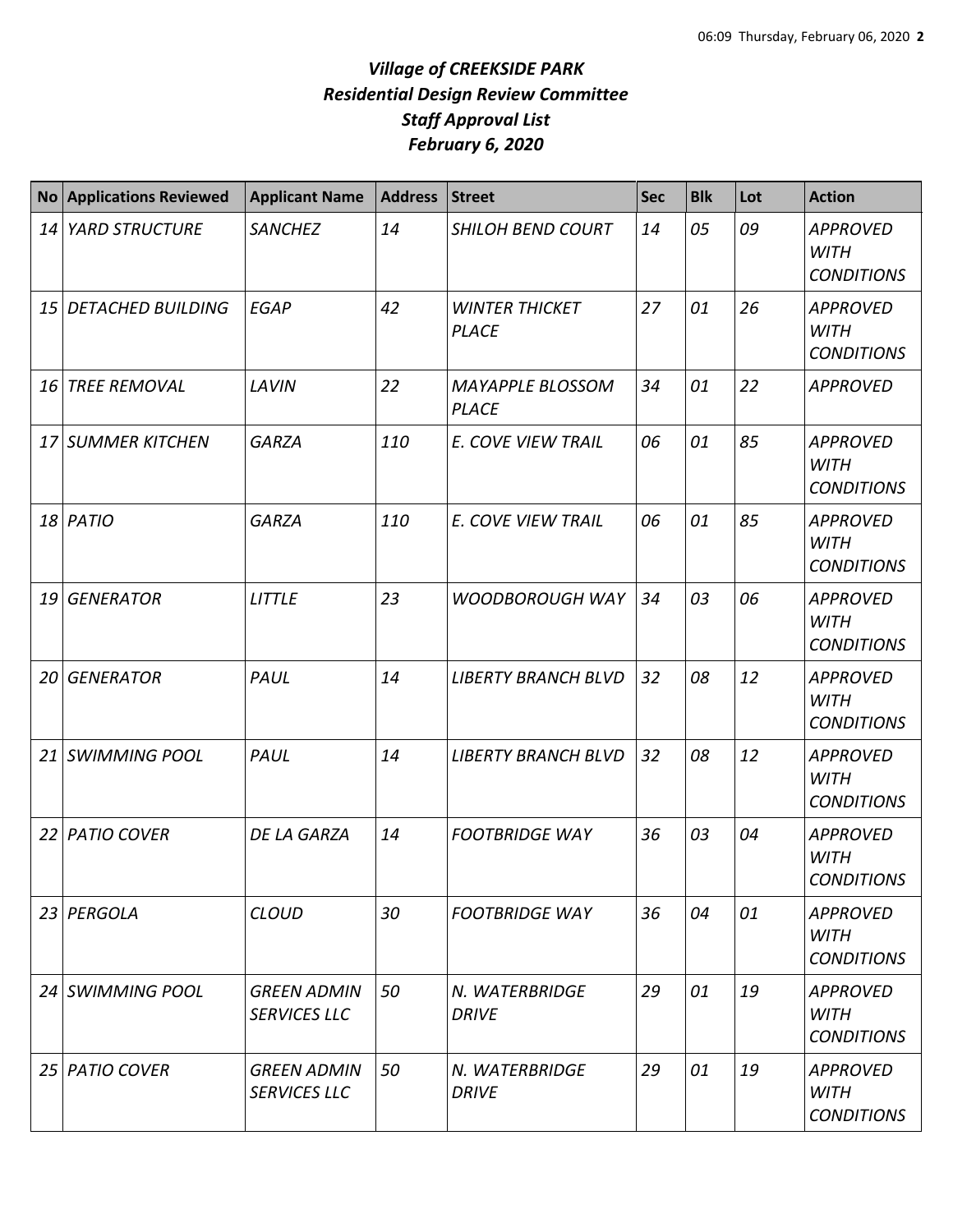| No Applications Reviewed | <b>Applicant Name</b>                     | <b>Address</b> | <b>Street</b>                          | <b>Sec</b> | <b>Blk</b> | Lot | <b>Action</b>                                       |
|--------------------------|-------------------------------------------|----------------|----------------------------------------|------------|------------|-----|-----------------------------------------------------|
| <b>26 SUMMER KITCHEN</b> | <b>GREEN ADMIN</b><br><b>SERVICES LLC</b> | 50             | N. WATERBRIDGE<br><b>DRIVE</b>         | 29         | 01         | 19  | <b>APPROVED</b><br><b>WITH</b><br><b>CONDITIONS</b> |
| 27 DECK                  | <b>GREEN ADMIN</b><br><b>SERVICES LLC</b> | 50             | N. WATERBRIDGE<br><b>DRIVE</b>         | 29         | 01         | 19  | <b>APPROVED</b><br><b>WITH</b><br><b>CONDITIONS</b> |
| 28 FENCE                 | <b>CHISHOLM</b>                           | 34             | <b>BOTANICAL VISTA</b><br><b>DRIVE</b> | 32         | 01         | 20  | APPROVED                                            |
| 29 FENCE                 | <b>GONZALEZ</b>                           | $\overline{3}$ | <b>CRYSTAL CANYON</b><br><b>PLACE</b>  | 01         | 01         | 34  | <b>APPROVED</b><br><b>WITH</b><br><b>CONDITIONS</b> |
| 30 FENCE                 | <b>BROGAN</b>                             | 65             | <b>BOTANICAL VISTA</b><br><b>DRIVE</b> | 32         | 02         | 06  | <b>APPROVED</b><br><b>WITH</b><br><b>CONDITIONS</b> |
| 31 SUMMER KITCHEN        | <b>FOGARTY</b>                            | 10             | E. HULLWOOD CIRCLE                     | 02         | 01         | 40  | <b>APPROVED</b><br><b>WITH</b><br><b>CONDITIONS</b> |
| 32 FENCE                 | <b>ROJAS</b>                              | $\overline{2}$ | S. SWANWICK PLACE                      | 03         | 02         | 12  | <b>APPROVED</b><br><b>WITH</b><br><b>CONDITIONS</b> |
| 33 ROOF                  | <b>STOCKSTILL</b>                         | 14             | PLEASANT POINT<br><b>PLACE</b>         | 08         | 01         | 49  | <b>APPROVED</b>                                     |
| 34 PATIO COVER           | <b>MITCHELL</b>                           | 11             | <b>CADENCE COURT</b>                   | 18         | 01         | 91  | <b>APPROVED</b><br><b>WITH</b><br><b>CONDITIONS</b> |
| 35 SKYLIGHT              | <b>GOMEZ</b>                              | $\overline{2}$ | <b>LANGSTONE PLACE</b>                 | 09         | 02         | 01  | <b>APPROVED</b>                                     |
| 36 ROOF                  | <b>GUGEL</b>                              | 22             | PLEASANT POINT<br><b>PLACE</b>         | 08         | 01         | 48  | <b>APPROVED</b>                                     |
| 37 SWIMMING POOL         | YEDAVELLI                                 | 114            | N. SAGE SPARROW<br><b>CIRCLE</b>       | 11         | 04         | 24  | <b>APPROVED</b><br><b>WITH</b><br><b>CONDITIONS</b> |
| 38 SWIMMING POOL         | <b>CETOVICH</b>                           | 14             | <b>WANING MOON DRIVE</b>               | 30         | 01         | 07  | <b>APPROVED</b><br><b>WITH</b><br><b>CONDITIONS</b> |
| $39$ COLOR               | <b>FAVRE</b>                              | 54             | W. SAWYER RIDGE<br><b>DRIVE</b>        | 35         | 02         | 04  | <b>APPROVED</b>                                     |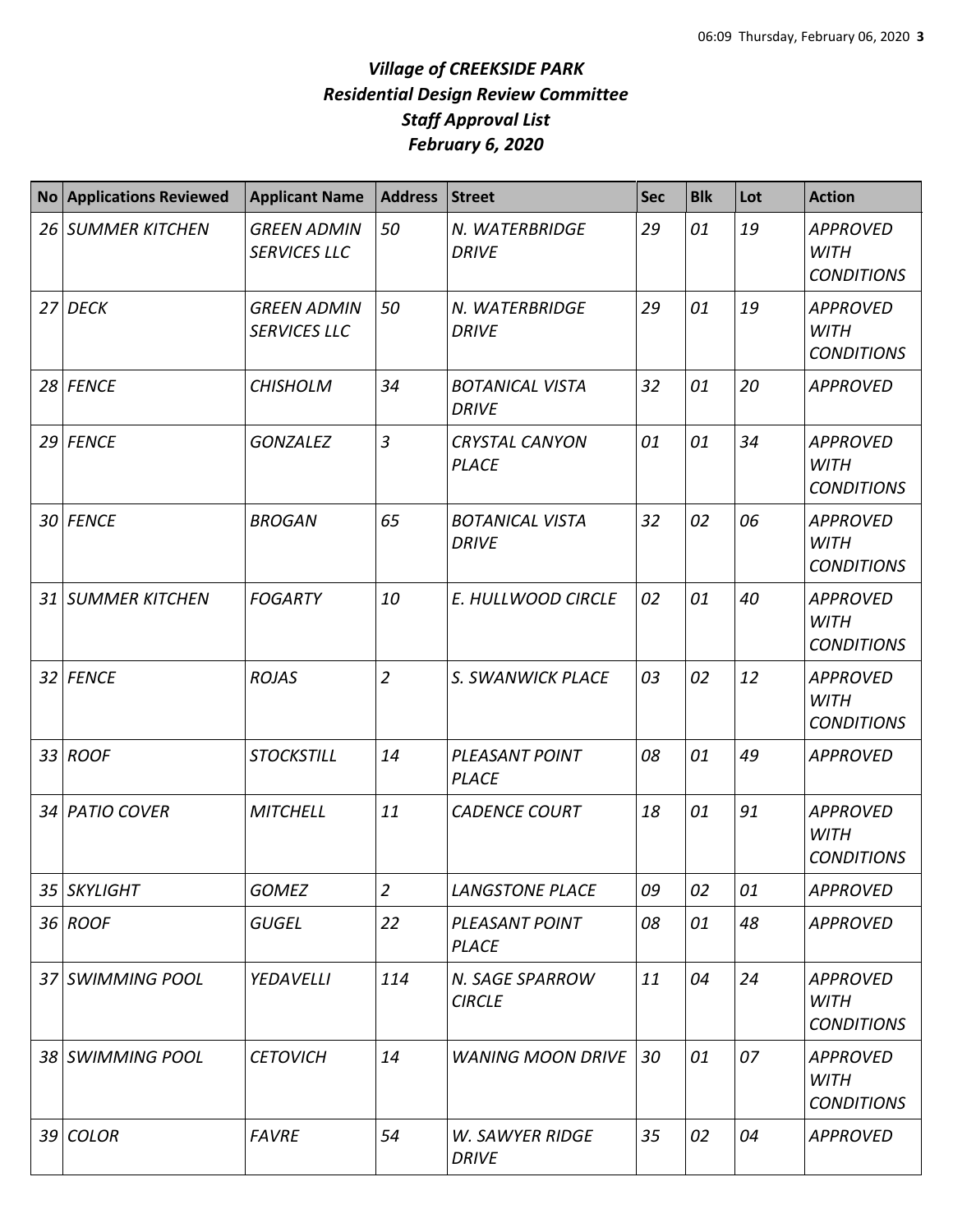| <b>No</b> | <b>Applications Reviewed</b> | <b>Applicant Name</b>          | <b>Address</b> | <b>Street</b>                          | <b>Sec</b> | <b>Blk</b> | Lot | <b>Action</b>                                       |
|-----------|------------------------------|--------------------------------|----------------|----------------------------------------|------------|------------|-----|-----------------------------------------------------|
| 40        | <b>DOOR</b>                  | <b>FAVRE</b>                   | 54             | W. SAWYER RIDGE<br><b>DRIVE</b>        | 35         | 02         | 04  | <b>APPROVED</b>                                     |
|           | 41 FENCE                     | <b>DIVEN</b>                   | 10             | <b>GULL ROCK PLACE</b>                 | 05         | 02         | 43  | <b>APPROVED</b>                                     |
| 42        | <b>COLOR</b>                 | <b>FLORES</b>                  | 27             | <b>SPINCASTER DRIVE</b>                | 30         | 01         | 34  | <b>APPROVED</b>                                     |
| 43        | <b>SWIMMING POOL</b>         | <b>RIVERA</b>                  | 122            | N. SAGE SPARROW<br><b>CIRCLE</b>       | 11         | 04         | 26  | <b>APPROVED</b><br><b>WITH</b><br><b>CONDITIONS</b> |
| 44        | <b>WINDOW</b>                | <b>FEANNY</b>                  | 10             | <b>PANAMINT COURT</b>                  | 22         | 01         | 11  | <b>APPROVED</b>                                     |
| 45        | <b>FENCE</b>                 | <b>PONCE DE</b><br><b>LEON</b> | 175            | <b>OARWOOD PLACE</b>                   | 01         | 01         | 05  | <b>APPROVED</b><br><b>WITH</b><br><b>CONDITIONS</b> |
| 46        | <b>FENCE</b>                 | <b>BRUNO</b>                   | 179            | <b>OARWOOD PLACE</b>                   | 01         | 01         | 06  | <b>APPROVED</b><br><b>WITH</b><br><b>CONDITIONS</b> |
| 47        | <b>SOLAR PANELS</b>          | <b>WEIDMANN</b>                | 94             | S. ARROW CANYON<br><b>CIRCLE</b>       | 03         | 01         | 31  | <b>APPROVED</b><br><b>WITH</b><br><b>CONDITIONS</b> |
|           | 48 PATIO COVER               | <b>FLORES</b>                  | 27             | <b>SPINCASTER DRIVE</b>                | 30         | 01         | 34  | <b>APPROVED</b><br><b>WITH</b><br><b>CONDITIONS</b> |
| 49        | <b>SWIMMING POOL</b>         | <b>MAKURI, LLC</b>             | 23             | <b>ELANDER BLOSSOM</b><br><b>DRIVE</b> | 32         | 01         | 54  | <b>APPROVED</b><br><b>WITH</b><br><b>CONDITIONS</b> |
| 50        | <b>SUMMER KITCHEN</b>        | <b>MAKURI, LLC</b>             | 23             | <b>ELANDER BLOSSOM</b><br><b>DRIVE</b> | 32         | 01         | 54  | <b>APPROVED</b><br><b>WITH</b><br><b>CONDITIONS</b> |
|           | 51 SWIMMING POOL             | <b>MEEKER</b>                  | 117            | THUNDER VALLEY<br><b>DRIVE</b>         | 35         | 02         | 08  | <b>APPROVED</b><br><b>WITH</b><br><b>CONDITIONS</b> |
|           | $52$ FIREPIT                 | <b>MEEKER</b>                  | 117            | <b>THUNDER VALLEY</b><br><b>DRIVE</b>  | 35         | 02         | 08  | <b>APPROVED</b><br><b>WITH</b><br><b>CONDITIONS</b> |
|           | 53 SWIMMING POOL             | <b>DESHARNAIS</b>              | 12             | <b>SWEET MINT COURT</b>                | 32         | 02         | 20  | <b>APPROVED</b><br><b>WITH</b><br><b>CONDITIONS</b> |